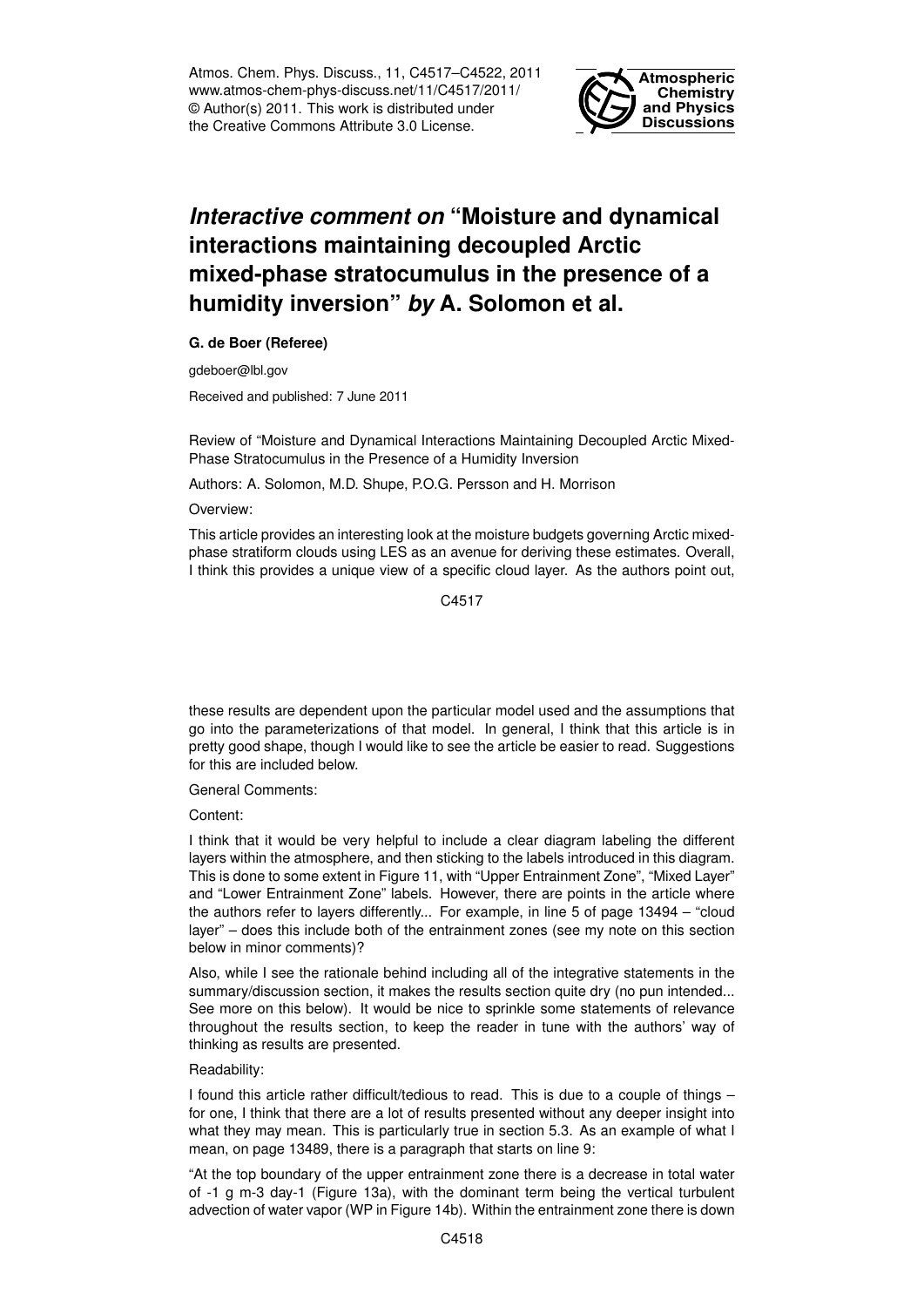gradient mixing of both water vapor and cloud liquid water such that turbulent vertical advection within the entrainment layer increases (decreases) cloud liquid water (water vapor) above 1.27 km and oppositely below Figure 14b and 14c). Tendencies due to subgrid-scale mixing (RES in figures) are of the same order as mean vertical advection for vapor in the upper entrainment zone. Sedimentation, which is the microphysics term in Figures 13a and 14a because phase transitions conserve total water, is a maximum within the upper entrainment zone due to the fallout of primarily liquid water and some ice within the entrainment zone into the mixed layer..."

This reads as a list of results: a, b, c, d, e... All of this is displayed in the figures, as is pointed out, and I think it would be very helpful to the article if the authors take a close look at sections 5.3 and 5.4 and limit their presentation of results to those that are important for development of arguments that they present in the summary/discussion section.

Another part of what makes this a bear to read is the repetitive nature of the writing. For example, in the paragraph starting on line 3 on page 13490 ("Figure 15a,b shows the vertical resolved..."), the word "flux" is used 19 times, and "mean", "vertical" and "water" are all used 12 times each. That's roughly 1/5 of the total words in the paragraph! This sort of repetition is found throughout the article, sometimes justifiably, and other times not. To illustrate this I performed a quick evaluation of word frequency, and out of the ∼15600 words in the article, "the", "of", "and" and "in" make up 2209 of them (974, 472, 422 and 341, respectively). "Water", "cloud", "layer", "mixed", "entrainment" and "vertical" are used 265, 238, 220, 140, 122 and 100 times, respectively. I would strongly encourage the authors to go through their manuscript, remove any unnecessary words ("the" is often overused – as a test, try the sentence without "the" and if it still sounds ok, remove it!). For example, instead of "...due to the fallout of primarily liquid water...", you can use "due to fallout of primarily liquid water...". Also, perhaps it would help to shorten/combine some currently long statements. Instead of "...above the base of the lower entrainment zone...", try "...above the lower entrainment zone base...".

C4519

Another suggestion would be to use symbols instead of the fully written version of every variable. I realize that too many greek letters can also reduce the readability of a manuscript, but there is likely a happy medium somewhere. There are good results in this text, and it's a shame to have them get lost in a (long) list of results from the simulations.

Specific Comments:

- I realize that there has been a lot of work done to understand subtropical stratocumulus, but I did not quite understand why this work deserved 3-4 paragraphs worth of discussion in the introduction. Perhaps it would be better to integrate this information into the discussion of the current results, where appropriate. I believe that additional information into the formation of precipitation and moisture budgets in mixed-phase clouds, such as that available in early papers by Rangno and Hobbs, Curry, and Pinto is more relevant in the introduction of this particular paper.

- I think that it would be very helpful to include some sort of information on the evolution of the atmospheric state from clear to cloudy, and how the moisture inversion is maintained/created in this transition. For example, if the decoupled clouds form through radiative cooling of the atmosphere, and the pre-cloud atmosphere is characterized by a surface-based inversion extending to the eventual cloudy altitude, how does this influence the moisture inversion? Do we have any understanding of how these form?

- What is the source of the "trace precipitation" measurement discussed on page 13476 (line 4)?

- What are the parameterizations utilized in this particular model to include the ice initiation mechanisms discussed on page 13477 (line 20)? Also, I'm assuming that "aerosol freezing" is deposition freezing?

- How is supersaturation determined in this model? Is this done iteratively?

- On line 8 of page 13478, is that 30% fraction by mass? Or by volume?